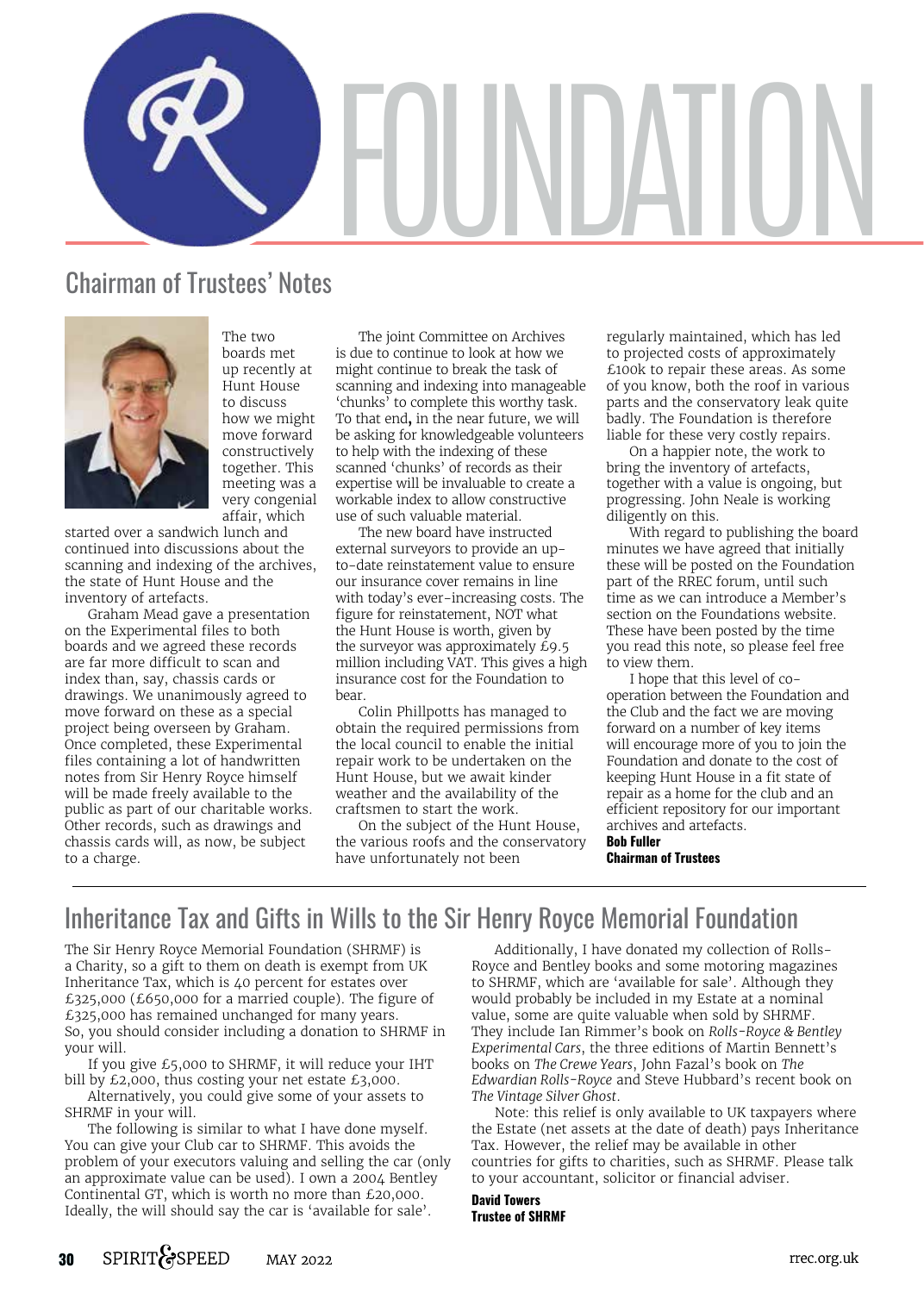# MATTERS

# FROM THE ARCHIVES 100 Years Ago... From The Office Of Henry Royce

In the spring of 1917 Henry Royce moved from St Margaret's Bay in Kent to Elmstead, his new home in the village of West Wittering near to Chichester in West Sussex.

Henry brought with him a team of engineers, designers and draftsmen: Bernard Day, Ivan Evernden, Albert Elliot and was ably assisted from Derby by Ernest Hives, head of the Experimental Department, and Eric Fowler Clarke the Company chief electrical engineer.

Royce's West Wittering team stayed with him until his death in 1933.

It is estimated that between 250,000 and 300,000 documents have survived from this era and are now held at the Hunt House; the majority have been scanned and the process of indexing has commenced.

As an example, below is the result of a search in the index for information regarding the first experimental New Phantom, chassis 46PK. A regular feature will be included in each issue of *Spirit & Speed* where a selection of the surviving documents from 100-years-ago will be reproduced.

| <b>JALE LINGHAM</b>                                                                                                   |
|-----------------------------------------------------------------------------------------------------------------------|
| RL-100.5.UZ.                                                                                                          |
|                                                                                                                       |
| <b>ITEC</b>                                                                                                           |
| CONFIDENTIAL TO HEAL . Y WHITE                                                                                        |
| HATCHDAY & STORY - 27th & SHIP HAY. DISTANCE - 270 MILES.                                                             |
| RUBIERS TIME - 10 HOURS HOUTEY FATHER SLOW CROSS SOATS & DOCK.                                                        |
|                                                                                                                       |
| CONNERTION - 11 GALLONS.                                                                                              |
| GHIERVATIONS-                                                                                                         |
| (1)                                                                                                                   |
| Occasional firing in the earburetter, thought to be<br>ignition from dirty plags - not so. Heal resson burning oil on |
| exhaust valve etems counting sticking valves.<br>(2)                                                                  |
| One poor compression - probably exhaust valve leaking.<br>(8)                                                         |
| Care must be taken with this car compared with the<br>40/20, not to hang on the top gear or the second gear sees not  |
| come up to expectations, stervine quite good on hills.                                                                |
| [4]<br>Care should be taken that the clutch has sufficient                                                            |
| freedom to stop if the engine is running fast.<br>Bocewart                                                            |
| doubtful in most Common. Also clutch if hemted does not hold<br>well - needs confirming.                              |
| (5)<br>Carturetter leaking on stopping the engine.                                                                    |
| (4)<br>On returning to Mr. investigation made to find the                                                             |
| cause of a loss of compression on ane cylinter stered that to                                                         |
| remove the cover over the valves a damitoard commerter is re-                                                         |
| quired for a low tension wire, (or comm other change.)<br>(7)                                                         |
| The distributor cover required to fit more freely.<br>LB<br>The teppons were found to be set too flie and requir-     |
| ed scruping - clearance increased to 4/1000 but no improvement                                                        |
| 131                                                                                                                   |
|                                                                                                                       |

| EAC II chassis, 46PK, the first experimental New<br>Phantom                     |        |             |             |            |  |
|---------------------------------------------------------------------------------|--------|-------------|-------------|------------|--|
| <b>Subject</b>                                                                  | X File | <b>Date</b> | <b>Scan</b> | <b>Box</b> |  |
| EAC II third engine run<br>46PK for PN page 1                                   | 9770   | Jan-24      | 20          | L          |  |
| EAC II third engine run<br>46PK for PN page 2                                   | 9770   | $Jan-24$    | 21          | L          |  |
| EAC II second engine test<br>Park Ward 46PK for PN page<br>$\mathbf{1}$         | 9080   | Jan-24      | 33          | L          |  |
| EAC II second engine test Park<br>Ward 46PK for PN page 2                       | 9080   | Jan-24      | 34          | L          |  |
| EAC II 46PK steering bump<br>test PN                                            | 9450   | Feb 24      | 69          | L          |  |
| EAC II 46PK two<br>carburettors PN Hispano                                      | 9771   | Feb 24      | 70          | L          |  |
| EAC II 46PK Royce PN                                                            | 9680   | Feb 24      | 72          | L          |  |
| EAC II 46PK steering front<br>spring design Royce PN                            | 9420   | Feb 24      | 73          | L          |  |
| EAC II 46PK steering front<br>spring design Royce PN copy                       | 9420   | Feb 24      | 74          | L          |  |
| EAC II 46PK PN<br>proportionate brake Royce<br>page 1                           | 9680   | Feb 24      | 79          | L          |  |
| EAC II 46PK PN<br>proportionate brake Royce<br>page 2 servo weight              | 9680   | Feb 24      | 80          | L          |  |
| EAC II 46PK PN trial car<br>servo wear low top speed<br>Hawk Northcliffe page 1 | 9690   | Feb 24      | 102         | L          |  |
| EAC II 46PK PN trial car<br>servo wear low top speed<br>Hawk Northcliffe page 2 | 9690   | Feb 24      | 103         | L          |  |
| EAC II 46PK PN trial<br>car speed 107MG page 1<br>speedometer high              | 9680   | Feb 24      | 108         | L          |  |
| EAC II 46PK PN trial car<br>speed 107MG page 2                                  | 9680   | Feb 24      | 109         | L          |  |
| EAC II 46PK PN car sent to<br>London 1.2.24 report page 1                       | 9650   | Feb 24      | 114         | L          |  |
| EAC II 46PK PN car sent to<br>London 1.2.24 report page 2                       | 9650   | Feb 24      | 115         | L          |  |
| EAC II 46PK PN car sent to<br>London 1.2.24 report page 3                       | 9650   | Feb 24      | 116         | L          |  |
| EAC II 46PK PN car sent to<br>London 1.2.24 report page 4<br>turning circle     | 9650   | Feb 24      | 117         | L          |  |
| EAC II 46PK PN car sent to<br>London 1.2.24 report page 5                       | 9650   | Feb 24      | 118         | L          |  |
| EAC II 46PK PN piston<br>compression ratio page 1                               | 9040   | Feb 24      | 119         | L          |  |
| EAC II 46PK PN piston<br>compression ratio page 2<br>magneto                    | 9040   | Feb 24      | 120         | L          |  |